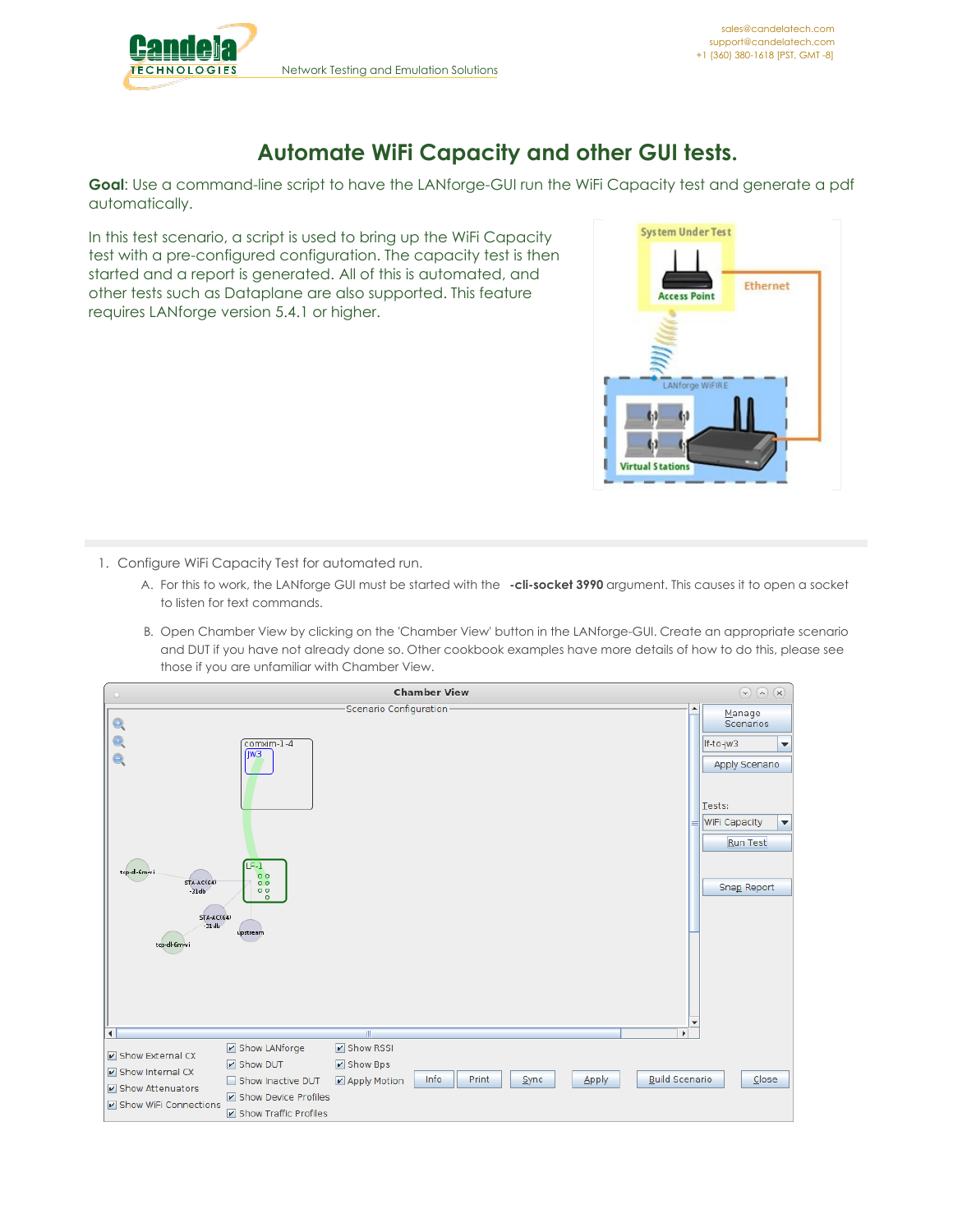C. Select WiFi Capacity test, and click **Run Test** to configure it as desired.

| <b>WiFi Capacity Test</b>       |                                        |                                                                                      |        |  |
|---------------------------------|----------------------------------------|--------------------------------------------------------------------------------------|--------|--|
| <b>Select Ports</b><br>Settings | <b>Test Groups</b><br>PDU Mix Settings | Advanced Settings<br>Select Output<br><b>Notes</b>                                   |        |  |
|                                 | Station Increment: 1,10,120            | Single<br>(1)<br>$\blacktriangledown$   [?] Loop Iterations:<br>$\blacktriangledown$ |        |  |
|                                 | 20 sec (20 s)<br>Duration:             | Use Test Groups<br>Subset of Test Group<br>$\overline{\phantom{a}}$                  |        |  |
|                                 | UDP-IPv4<br>Protocol:                  | NONE<br>Layer 4-7 Endpoint:<br>$\blacktriangledown$<br>$\overline{\mathbf{v}}$       |        |  |
|                                 | <b>AUTO</b><br>Payload Size:           | MSS: AUTO<br>▼                                                                       |        |  |
|                                 | Total Download Rate:                   | $(1$ Gbps)<br>16<br>۰<br>$\overline{\phantom{a}}$                                    |        |  |
|                                 | Total Upload Rate:                     | Zero (0 bps)<br>$\overline{\phantom{a}}$<br>$\overline{\phantom{a}}$                 |        |  |
|                                 | Percentage TCP Rate:                   | 10% (10%)<br>$\overline{\phantom{a}}$                                                |        |  |
|                                 | Station-Down Quiesce period:           | 0(0 sec)<br>$\overline{\phantom{a}}$                                                 |        |  |
|                                 | Save                                   | DEFAULT                                                                              |        |  |
|                                 | Load                                   | DEFAULT<br>$\overline{\phantom{a}}$                                                  |        |  |
|                                 | Delete                                 | DEFAULT<br>▼                                                                         |        |  |
|                                 |                                        | Pause<br>Start                                                                       | Cancel |  |

D. Enter a name in the 'Save' field, click save, and make sure it shows up as a loadable configuration. In this case, we are saving the configuration as 'udp-dl-120'

| <b>WiFi Capacity Test</b><br>$\circ$ |                              |                      |                          |                                              |                                         | $\textcircled{1}\textcircled{2} \textcircled{3}$ |        |
|--------------------------------------|------------------------------|----------------------|--------------------------|----------------------------------------------|-----------------------------------------|--------------------------------------------------|--------|
| Select Ports<br>Settings             | <b>Test Groups</b>           | PDU Mix Settings     |                          | Advanced Settings Select Output              | Notes                                   |                                                  |        |
|                                      | Station Increment: 1,10,120  |                      |                          | $\blacktriangleright$   [?] Loop Iterations: | Single<br>(1)<br>$\blacktriangledown$   |                                                  |        |
|                                      | Duration:                    | 20 sec (20 s)        | $\overline{\phantom{a}}$ | Use Test Groups                              | Subset of Test Group                    |                                                  |        |
|                                      | Protocol:                    | UDP-IPv4             | $\overline{\phantom{a}}$ | Layer 4-7 Endpoint:                          | <b>NONE</b><br>$\overline{\phantom{a}}$ |                                                  |        |
|                                      | Payload Size:                | <b>AUTO</b>          | ▼                        | MSS: AUTO                                    |                                         |                                                  |        |
|                                      | Total Download Rate:         |                      | ▼                        | $(1$ Gbps)<br>16                             | $\blacktriangledown$                    |                                                  |        |
|                                      | Total Upload Rate:           |                      | ▼                        | Zero (0 bps)                                 | ▼                                       |                                                  |        |
|                                      |                              | Percentage TCP Rate: |                          | 10% (10%)                                    | $\overline{\phantom{a}}$                |                                                  |        |
|                                      | Station-Down Quiesce period: |                      | 0(0 sec)                 | $\overline{\phantom{a}}$                     |                                         |                                                  |        |
|                                      |                              | Save                 |                          | udp-dl-120                                   |                                         |                                                  |        |
|                                      |                              | Load                 |                          | <b>DEFAULT</b>                               | $\overline{\phantom{a}}$                |                                                  |        |
|                                      |                              | Delete               |                          | DEFAULT<br>layer-4                           |                                         |                                                  |        |
|                                      |                              |                      |                          | testme<br>udp-dl-128<br>udp-dl-120           |                                         | Pause                                            | Cancel |

2. Use the lf\_gui\_cmd.pl script to launch the WiFi Capacity Test.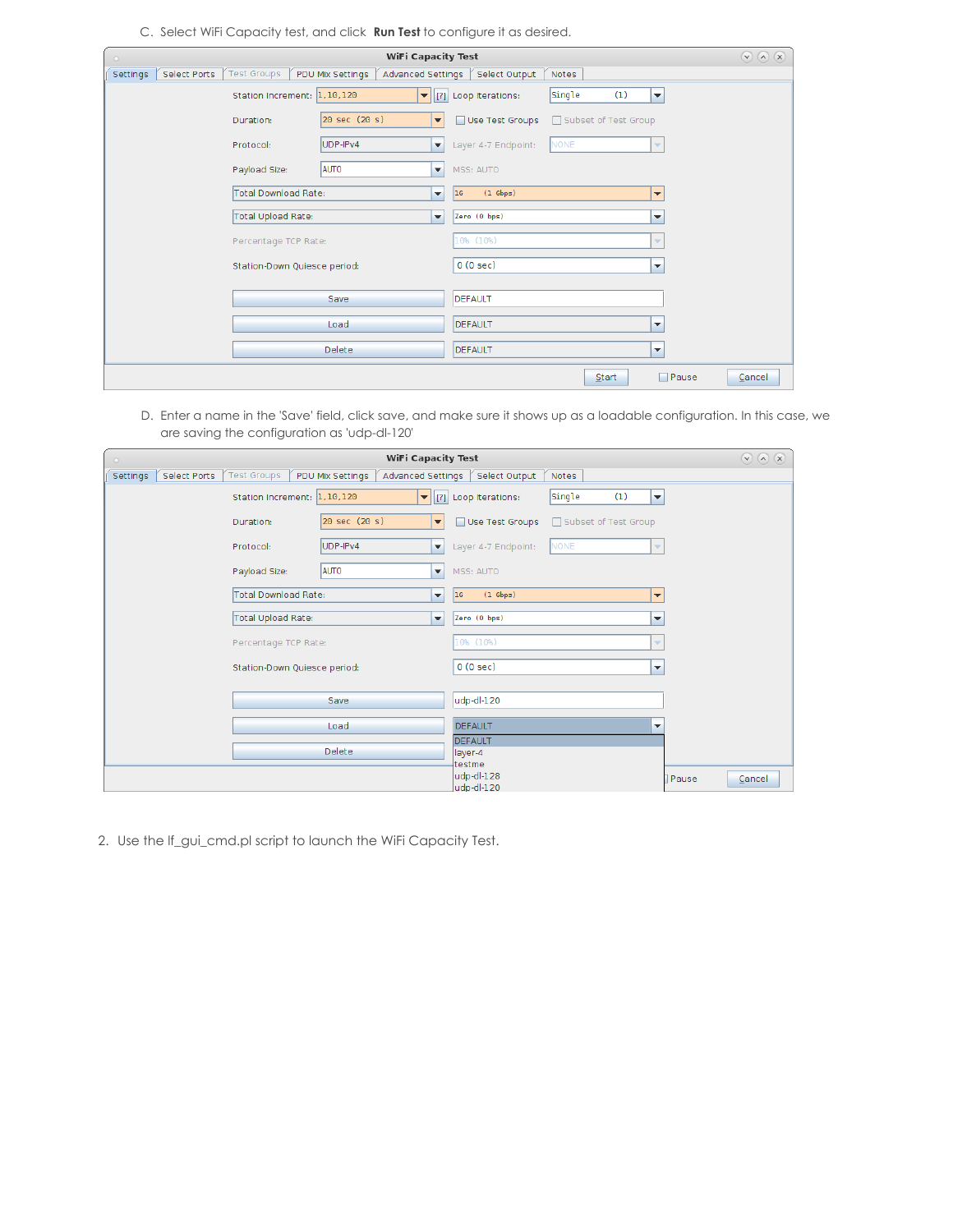A. Open an ssh session or terminal window and log into the LANforge system, or some other system with the LANforge scripts/ repository. On a LANforge system, this will usually be /home/lanforge/scripts In this case, the directory name is called lf\_scripts

| greearb@ben-t530:~/btbits/x64 btbits/server/lf scripts                                                                                      |                                          |                         |                          |  |  |
|---------------------------------------------------------------------------------------------------------------------------------------------|------------------------------------------|-------------------------|--------------------------|--|--|
| File Edit View Search Terminal Help                                                                                                         |                                          |                         |                          |  |  |
| [greearb@ben-t530 lf scripts]\$<br>[greearb@ben-t530 lf_scripts]\$<br>[greearb@ben-t530 lf_scripts]\$<br>[greearb@ben-t530 lf scripts]\$ ls |                                          |                         |                          |  |  |
| add-dhcp-hostname.pl band of the macylan.pl                                                                                                 |                                          | lf parse tshark log.pl  | print udev.sh            |  |  |
| adjust apache.pl                                                                                                                            | lf create bcast.pl                       | lf portmod.pl           | py-json                  |  |  |
| adjust ice.sh                                                                                                                               | lf curl.sh                               | lf port walk.pl         | rand nc.pl               |  |  |
|                                                                                                                                             |                                          | lf show events.pl       | rand nmap.pl             |  |  |
| associate loop.sh                                                                                                                           | lf endp script.pl                        | lf staggered dl.sh      | README.md                |  |  |
| attenuator_series_example.csv lf_firemod.pl                                                                                                 |                                          | lf sta name.pl          | reconfigure apache.pl    |  |  |
| attenuator_series.pl       lf_generic_ping.pl                                                                                               |                                          | lf stress1.pl           | sensorz.pl               |  |  |
| brent showport.sh                                                                                                                           | lf qui cmd.pl                            | lf stress2.pl           | setup-concentrator2.sh   |  |  |
| calc autn.pl                                                                                                                                | lf icemod.pl                             | lf stress3.pl           | setup-concentrator.sh    |  |  |
| create file assortment.bash                                                                                                                 | lf ice.pl                                | lf stress4.pl           | show-port-from-json.pl   |  |  |
| create-mounts.sh                                                                                                                            | lf l4 auth.pl                            | lf verify.pl            | station-toggle.sh        |  |  |
| db sorter.sh                                                                                                                                | lf l4 random speeds.bash lf voip.pl      |                         | strongswan-config        |  |  |
| dhcp-lease-list.pl                                                                                                                          | lf l4 reset.sh    If voip test.pl        |                         | sysmon.sh                |  |  |
| every vrf.sh                                                                                                                                | lf log parse.pl                          | lf vue mod.sh           | telnet expect wrapper.pl |  |  |
| fanctl lf0312.pl                                                                                                                            | lf loop traffic.sh    If wifi dotlx.bash |                         | test refcnt.pl           |  |  |
| four million.pl                                                                                                                             | lf macvlan2.pl                           | lf wifi fire.bash       | timed ice pause.sh       |  |  |
| four million.sh                                                                                                                             | lf macvlan3.pl                           | lf wifi portal.bash     | topmon.sh                |  |  |
| ftp-upload.pl                                                                                                                               | lf macvlan l4.pl                         | lf wifi rest example.pl | track call end.sh        |  |  |
| hires cxreport.pl                                                                                                                           | lf macvlan.pl                            | lf zlt binary.pl        | track call.sh            |  |  |
| hostap timestamp.pl                                                                                                                         | lf macylan streams.pl                    | lib vrf.bash            | upgrade over dut.bash    |  |  |
| imix.pl                                                                                                                                     | lf many conn2.pl                         | license.txt             | wait on ports.pl         |  |  |
| ilanpro test.pl                                                                                                                             | lf many conn.pl                          | list phy sta.sh         | wifi diag                |  |  |
| json                                                                                                                                        | lf many vphy.pl                          | mem-info.sh             | wifi-event-histo.sh      |  |  |
| LANforge                                                                                                                                    | lf max cxs v1 3000.pl                    | min max ave station.pl  | wifi-roaming-times.pl    |  |  |
| lcheck.sh                                                                                                                                   | lf mcast.bash                            | multi endp.bash         | WlanPro.desktop          |  |  |
| lf associate_ap.pl                                                                                                                          | lf monitor.pl                            | multi routers.pl        | wlanpro test.pl          |  |  |
| lf <sup>attenmod.pl</sup>                                                                                                                   | lf netoptics.pl                          | ocean-text.csv          | wpro.sh                  |  |  |
| lf_auto_wifi_cap.pl<br>[greearb@ben-t530 lf scripts]\$                                                                                      | lf nfs io.pl                             | portal-check.pl         |                          |  |  |
|                                                                                                                                             |                                          |                         |                          |  |  |

B. Run the lf\_gui\_cli\_cmd.pl script with appropriate arguments. Use --help for details. Once you run this, the WiFi Capacity test should be automatically opened and the test will be started. The script will end when the capacity test has completed. You may copy the results to some easily found location, such as a web server directory.

| greearb@ben-t530:~/btbits/x64 btbits/server/lf scripts                                                                                                                                                                                                                                                                                                                                                                                                                                                                                                                                                                                                                                                                                                                                                                                         | $(\wedge)$ $(\times)$<br>$\checkmark$ |
|------------------------------------------------------------------------------------------------------------------------------------------------------------------------------------------------------------------------------------------------------------------------------------------------------------------------------------------------------------------------------------------------------------------------------------------------------------------------------------------------------------------------------------------------------------------------------------------------------------------------------------------------------------------------------------------------------------------------------------------------------------------------------------------------------------------------------------------------|---------------------------------------|
| File Edit View Search Terminal Help                                                                                                                                                                                                                                                                                                                                                                                                                                                                                                                                                                                                                                                                                                                                                                                                            |                                       |
| >>>Sending:cv get 'mytest' 'Report Location:'<br>Copy test results: cp -ar /home/greearb/tmp/reports/wifi-capacity-2019-11-04-06-13-12 /tmp/<br>[greearb@ben-t530 lf scripts]\$<br>[greearb@ben-t530 lf scripts]\$<br>[greearb@ben-t530 lf_scripts]\$<br>[greearb@ben-t530 lf scripts]\$<br>[greearb@ben-t530 lf scripts]\$<br>[greearb@ben-t530 lf scripts]\$<br>[greearb@ben-t530 lf scripts]\$<br>[greearb@ben-t530 lf scripts]\$<br>[greearb@ben-t530 lf scripts]\$<br>[greearb@ben-t530 lf scripts]\$<br>[greearb@ben-t530 lf_scripts]\$<br>[greearb@ben-t530 lf_scripts]\$<br>[greearb@ben-t530 lf_scripts]\$<br>[greearb@ben-t530 lf_scripts]\$./lf_gui_cmd.pl --manager localhost --port 3990 --ttype "WiFi Capacity" --tname mytest --tconfi]<br>g udp-dl-120 --rpt dest /tmp/<br>>>>Sending:cv create 'WiFi Capacity' 'mytest'<br>0K |                                       |
| >>>Sending:cv load 'mytest' 'udp-dl-120'<br>OΚ                                                                                                                                                                                                                                                                                                                                                                                                                                                                                                                                                                                                                                                                                                                                                                                                 |                                       |
| >>>Sending:cv click 'mytest' 'Auto Save Report'<br>OΚ                                                                                                                                                                                                                                                                                                                                                                                                                                                                                                                                                                                                                                                                                                                                                                                          |                                       |
| >>>Sending:cv click 'mytest' 'Start'<br>OΚ                                                                                                                                                                                                                                                                                                                                                                                                                                                                                                                                                                                                                                                                                                                                                                                                     |                                       |
| >>>Sending:cv get 'mytest' 'Report Location:'<br>>>>Sending:cv get 'mytest' 'Report Location:'<br>>>>Sending:cv get 'mytest' 'Report Location:'                                                                                                                                                                                                                                                                                                                                                                                                                                                                                                                                                                                                                                                                                                |                                       |